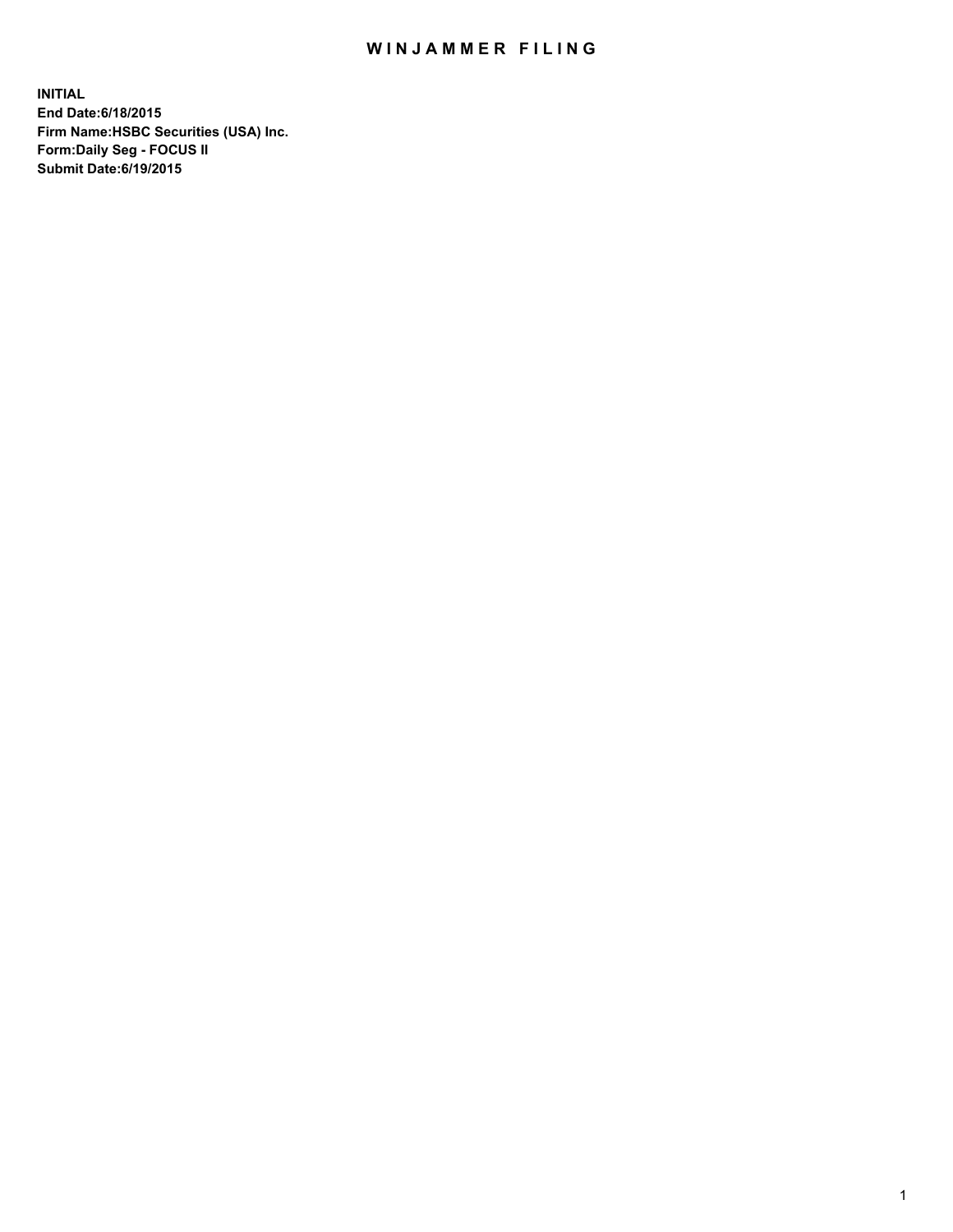## **INITIAL End Date:6/18/2015 Firm Name:HSBC Securities (USA) Inc. Form:Daily Seg - FOCUS II Submit Date:6/19/2015 Daily Segregation - Cover Page**

| Name of Company<br><b>Contact Name</b><br><b>Contact Phone Number</b><br><b>Contact Email Address</b>                                                                                                                                                                                                                         | <b>HSBC Securities (USA) Inc.</b><br>Steven richardson<br>212-525-6445<br>steven.richardson@us.hsbc.com |
|-------------------------------------------------------------------------------------------------------------------------------------------------------------------------------------------------------------------------------------------------------------------------------------------------------------------------------|---------------------------------------------------------------------------------------------------------|
| FCM's Customer Segregated Funds Residual Interest Target (choose one):<br>a. Minimum dollar amount: ; or<br>b. Minimum percentage of customer segregated funds required:%; or<br>c. Dollar amount range between: and; or<br>d. Percentage range of customer segregated funds required between:% and%.                         | 50,000,000<br>00<br>0 <sub>0</sub>                                                                      |
| FCM's Customer Secured Amount Funds Residual Interest Target (choose one):<br>a. Minimum dollar amount: ; or<br>b. Minimum percentage of customer secured funds required:%; or<br>c. Dollar amount range between: and; or<br>d. Percentage range of customer secured funds required between:% and%.                           | 10,000,000<br>0 <sub>0</sub><br>00                                                                      |
| FCM's Cleared Swaps Customer Collateral Residual Interest Target (choose one):<br>a. Minimum dollar amount: ; or<br>b. Minimum percentage of cleared swaps customer collateral required:%; or<br>c. Dollar amount range between: and; or<br>d. Percentage range of cleared swaps customer collateral required between:% and%. | 70,000,000<br><u>00</u><br><u>00</u>                                                                    |

Attach supporting documents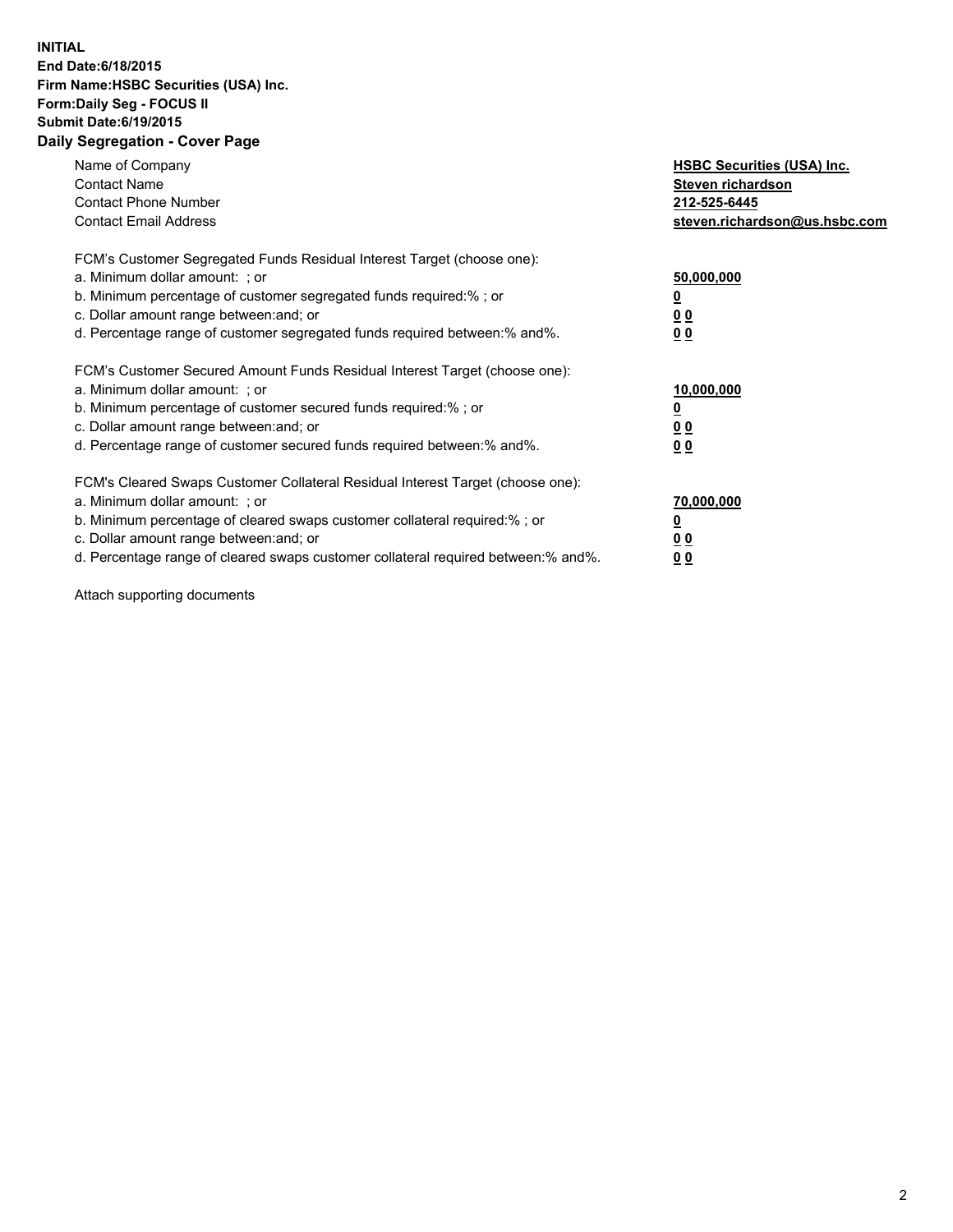**INITIAL End Date:6/18/2015 Firm Name:HSBC Securities (USA) Inc. Form:Daily Seg - FOCUS II Submit Date:6/19/2015 Daily Segregation - Secured Amounts**

Foreign Futures and Foreign Options Secured Amounts Amount required to be set aside pursuant to law, rule or regulation of a foreign government or a rule of a self-regulatory organization authorized thereunder **0** [7305] 1. Net ledger balance - Foreign Futures and Foreign Option Trading - All Customers A. Cash **62,322,631** [7315] B. Securities (at market) **40,448,645** [7317] 2. Net unrealized profit (loss) in open futures contracts traded on a foreign board of trade **-1,749,365** [7325] 3. Exchange traded options a. Market value of open option contracts purchased on a foreign board of trade **0** [7335] b. Market value of open contracts granted (sold) on a foreign board of trade **0** [7337] 4. Net equity (deficit) (add lines 1. 2. and 3.) **101,021,911** [7345] 5. Account liquidating to a deficit and account with a debit balances - gross amount **1,545,782** [7351] Less: amount offset by customer owned securities **-1,545,782** [7352] **0** [7354] 6. Amount required to be set aside as the secured amount - Net Liquidating Equity Method (add lines 4 and 5) **101,021,911** [7355] 7. Greater of amount required to be set aside pursuant to foreign jurisdiction (above) or line 6. **101,021,911** [7360] FUNDS DEPOSITED IN SEPARATE REGULATION 30.7 ACCOUNTS 1. Cash in banks A. Banks located in the United States **24,107,839** [7500] B. Other banks qualified under Regulation 30.7 **0** [7520] **24,107,839** [7530] 2. Securities A. In safekeeping with banks located in the United States **40,448,645** [7540] B. In safekeeping with other banks qualified under Regulation 30.7 **0** [7560] **40,448,645** [7570] 3. Equities with registered futures commission merchants A. Cash **0** [7580] B. Securities **0** [7590] C. Unrealized gain (loss) on open futures contracts **0** [7600] D. Value of long option contracts **0** [7610] E. Value of short option contracts **0** [7615] **0** [7620] 4. Amounts held by clearing organizations of foreign boards of trade A. Cash **0** [7640] B. Securities **0** [7650] C. Amount due to (from) clearing organization - daily variation **0** [7660] D. Value of long option contracts **0** [7670] E. Value of short option contracts **0** [7675] **0** [7680] 5. Amounts held by members of foreign boards of trade A. Cash **69,138,837** [7700] B. Securities **0** [7710] C. Unrealized gain (loss) on open futures contracts **-1,749,365** [7720] D. Value of long option contracts **0** [7730] E. Value of short option contracts **0** [7735] **67,389,472** [7740] 6. Amounts with other depositories designated by a foreign board of trade **0** [7760] 7. Segregated funds on hand **0** [7765] 8. Total funds in separate section 30.7 accounts **131,945,956** [7770] 9. Excess (deficiency) Set Aside for Secured Amount (subtract line 7 Secured Statement Page 1 from Line 8) **30,924,045** [7380] 10. Management Target Amount for Excess funds in separate section 30.7 accounts **10,000,000** [7780] 11. Excess (deficiency) funds in separate 30.7 accounts over (under) Management Target **20,924,045** [7785]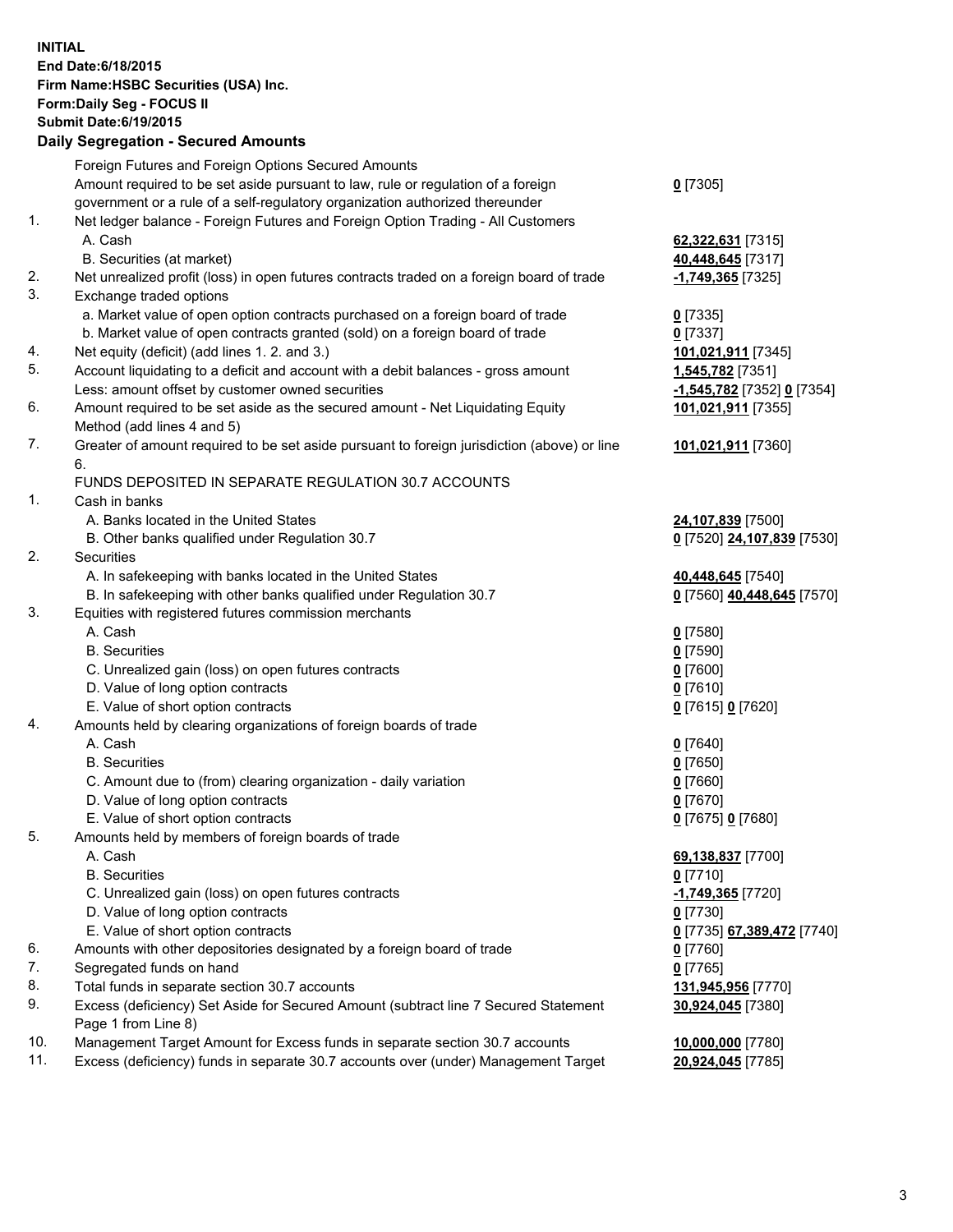| <b>INITIAL</b>                            |                                                                                                |                            |  |  |
|-------------------------------------------|------------------------------------------------------------------------------------------------|----------------------------|--|--|
| End Date: 6/18/2015                       |                                                                                                |                            |  |  |
| Firm Name: HSBC Securities (USA) Inc.     |                                                                                                |                            |  |  |
| Form: Daily Seg - FOCUS II                |                                                                                                |                            |  |  |
| <b>Submit Date:6/19/2015</b>              |                                                                                                |                            |  |  |
| Daily Segregation - Segregation Statement |                                                                                                |                            |  |  |
|                                           | SEGREGATION REQUIREMENTS(Section 4d(2) of the CEAct)                                           |                            |  |  |
| 1.                                        | Net ledger balance                                                                             |                            |  |  |
|                                           | A. Cash                                                                                        | 279,864,889 [7010]         |  |  |
|                                           | B. Securities (at market)                                                                      | 636,642,936 [7020]         |  |  |
| 2.                                        | Net unrealized profit (loss) in open futures contracts traded on a contract market             | 94,708,933 [7030]          |  |  |
| 3.                                        | Exchange traded options                                                                        |                            |  |  |
|                                           | A. Add market value of open option contracts purchased on a contract market                    | 103,448,200 [7032]         |  |  |
|                                           | B. Deduct market value of open option contracts granted (sold) on a contract market            | 4,173,001 [7033]           |  |  |
| 4.                                        | Net equity (deficit) (add lines 1, 2 and 3)                                                    | 1,110,491,957 [7040]       |  |  |
| 5.                                        | Accounts liquidating to a deficit and accounts with                                            |                            |  |  |
|                                           | debit balances - gross amount                                                                  | 5,665,736 [7045]           |  |  |
|                                           | Less: amount offset by customer securities                                                     | -5,665,736 [7047] 0 [7050] |  |  |
| 6.                                        | Amount required to be segregated (add lines 4 and 5)                                           | 1,110,491,957 [7060]       |  |  |
|                                           | FUNDS IN SEGREGATED ACCOUNTS                                                                   |                            |  |  |
| 7.                                        | Deposited in segregated funds bank accounts                                                    |                            |  |  |
|                                           | A. Cash                                                                                        | 10,147,500 [7070]          |  |  |
|                                           | B. Securities representing investments of customers' funds (at market)                         | $0$ [7080]                 |  |  |
|                                           | C. Securities held for particular customers or option customers in lieu of cash (at            | 163,915,171 [7090]         |  |  |
|                                           | market)                                                                                        |                            |  |  |
| 8.                                        | Margins on deposit with derivatives clearing organizations of contract markets                 |                            |  |  |
|                                           | A. Cash                                                                                        | 245,464,038 [7100]         |  |  |
|                                           | B. Securities representing investments of customers' funds (at market)                         | 168,198,398 [7110]         |  |  |
|                                           | C. Securities held for particular customers or option customers in lieu of cash (at            | 472,727,765 [7120]         |  |  |
|                                           | market)                                                                                        |                            |  |  |
| 9.                                        | Net settlement from (to) derivatives clearing organizations of contract markets                | 3,111,227 [7130]           |  |  |
| 10.                                       | Exchange traded options                                                                        |                            |  |  |
|                                           | A. Value of open long option contracts                                                         | 103,448,200 [7132]         |  |  |
|                                           | B. Value of open short option contracts                                                        | 4,173,001 [7133]           |  |  |
| 11.                                       | Net equities with other FCMs                                                                   |                            |  |  |
|                                           | A. Net liquidating equity                                                                      | 50,892,554 [7140]          |  |  |
|                                           | B. Securities representing investments of customers' funds (at market)                         | $0$ [7160]                 |  |  |
|                                           | C. Securities held for particular customers or option customers in lieu of cash (at<br>market) | $0$ [7170]                 |  |  |
| 12.                                       | Segregated funds on hand                                                                       | $0$ [7150]                 |  |  |
| 13.                                       | Total amount in segregation (add lines 7 through 12)                                           | 1,213,731,852 [7180]       |  |  |
| 14.                                       | Excess (deficiency) funds in segregation (subtract line 6 from line 13)                        | 103,239,895 [7190]         |  |  |
| 15.                                       | Management Target Amount for Excess funds in segregation                                       | 50,000,000 [7194]          |  |  |
| 16.                                       | Excess (deficiency) funds in segregation over (under) Management Target Amount                 | 53,239,895 [7198]          |  |  |

16. Excess (deficiency) funds in segregation over (under) Management Target Amount Excess